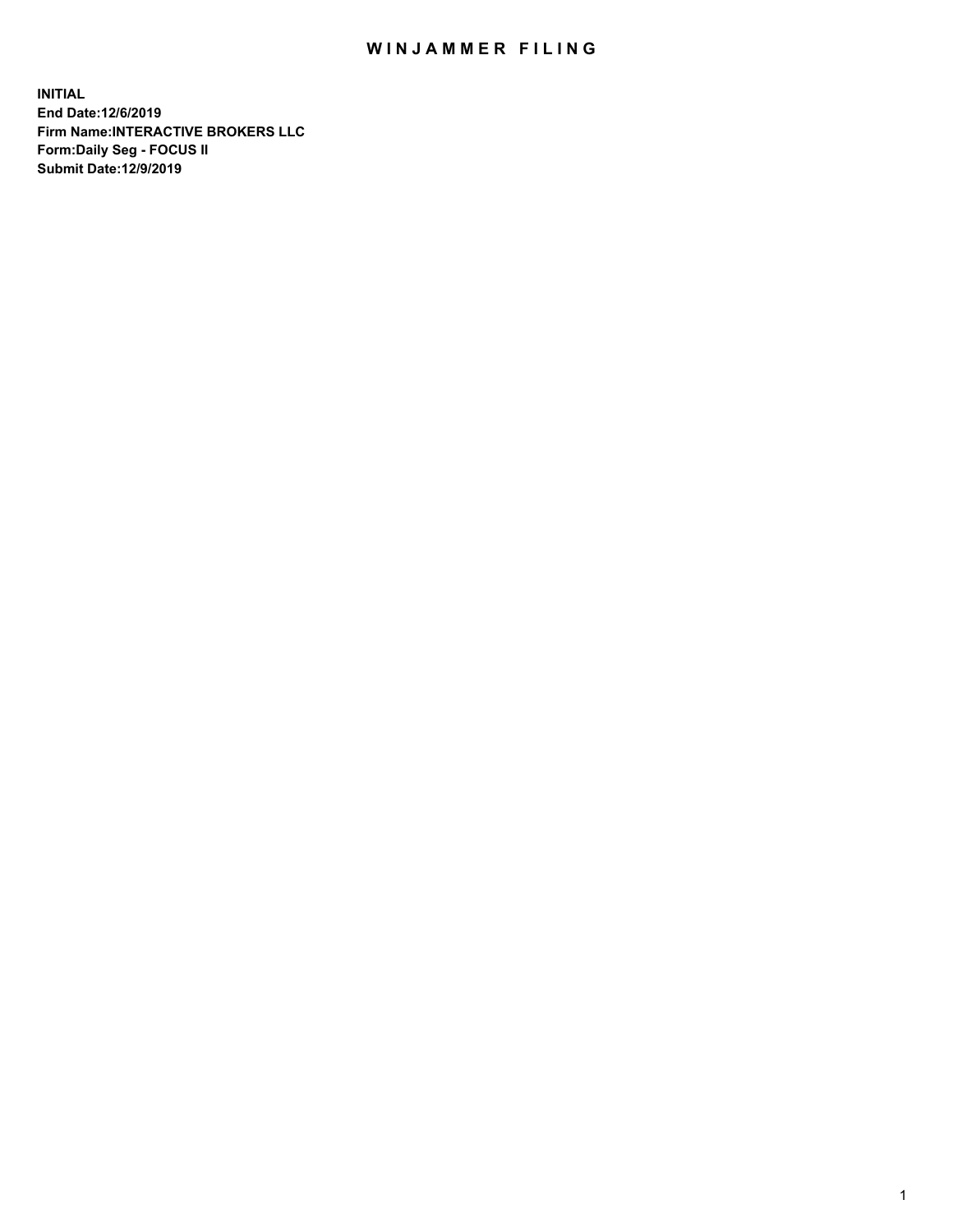**INITIAL End Date:12/6/2019 Firm Name:INTERACTIVE BROKERS LLC Form:Daily Seg - FOCUS II Submit Date:12/9/2019 Daily Segregation - Cover Page**

| Name of Company                                                                                                                                                                                                                                                                                                                | <b>INTERACTIVE BROKERS LLC</b>                                                                  |
|--------------------------------------------------------------------------------------------------------------------------------------------------------------------------------------------------------------------------------------------------------------------------------------------------------------------------------|-------------------------------------------------------------------------------------------------|
| <b>Contact Name</b>                                                                                                                                                                                                                                                                                                            | James Menicucci                                                                                 |
| <b>Contact Phone Number</b>                                                                                                                                                                                                                                                                                                    | 203-618-8085                                                                                    |
| <b>Contact Email Address</b>                                                                                                                                                                                                                                                                                                   | jmenicucci@interactivebrokers.c<br>om                                                           |
| FCM's Customer Segregated Funds Residual Interest Target (choose one):<br>a. Minimum dollar amount: ; or<br>b. Minimum percentage of customer segregated funds required:% ; or<br>c. Dollar amount range between: and; or<br>d. Percentage range of customer segregated funds required between:% and%.                         | $\overline{\mathbf{0}}$<br>$\overline{\mathbf{0}}$<br>155,000,000 245,000,000<br>0 <sub>0</sub> |
| FCM's Customer Secured Amount Funds Residual Interest Target (choose one):<br>a. Minimum dollar amount: ; or<br>b. Minimum percentage of customer secured funds required:% ; or<br>c. Dollar amount range between: and; or<br>d. Percentage range of customer secured funds required between:% and%.                           | $\overline{\mathbf{0}}$<br>0<br>80,000,000 120,000,000<br>0 <sub>0</sub>                        |
| FCM's Cleared Swaps Customer Collateral Residual Interest Target (choose one):<br>a. Minimum dollar amount: ; or<br>b. Minimum percentage of cleared swaps customer collateral required:% ; or<br>c. Dollar amount range between: and; or<br>d. Percentage range of cleared swaps customer collateral required between:% and%. | $\overline{\mathbf{0}}$<br><u>0</u><br>$\underline{0}$ $\underline{0}$<br>00                    |

Attach supporting documents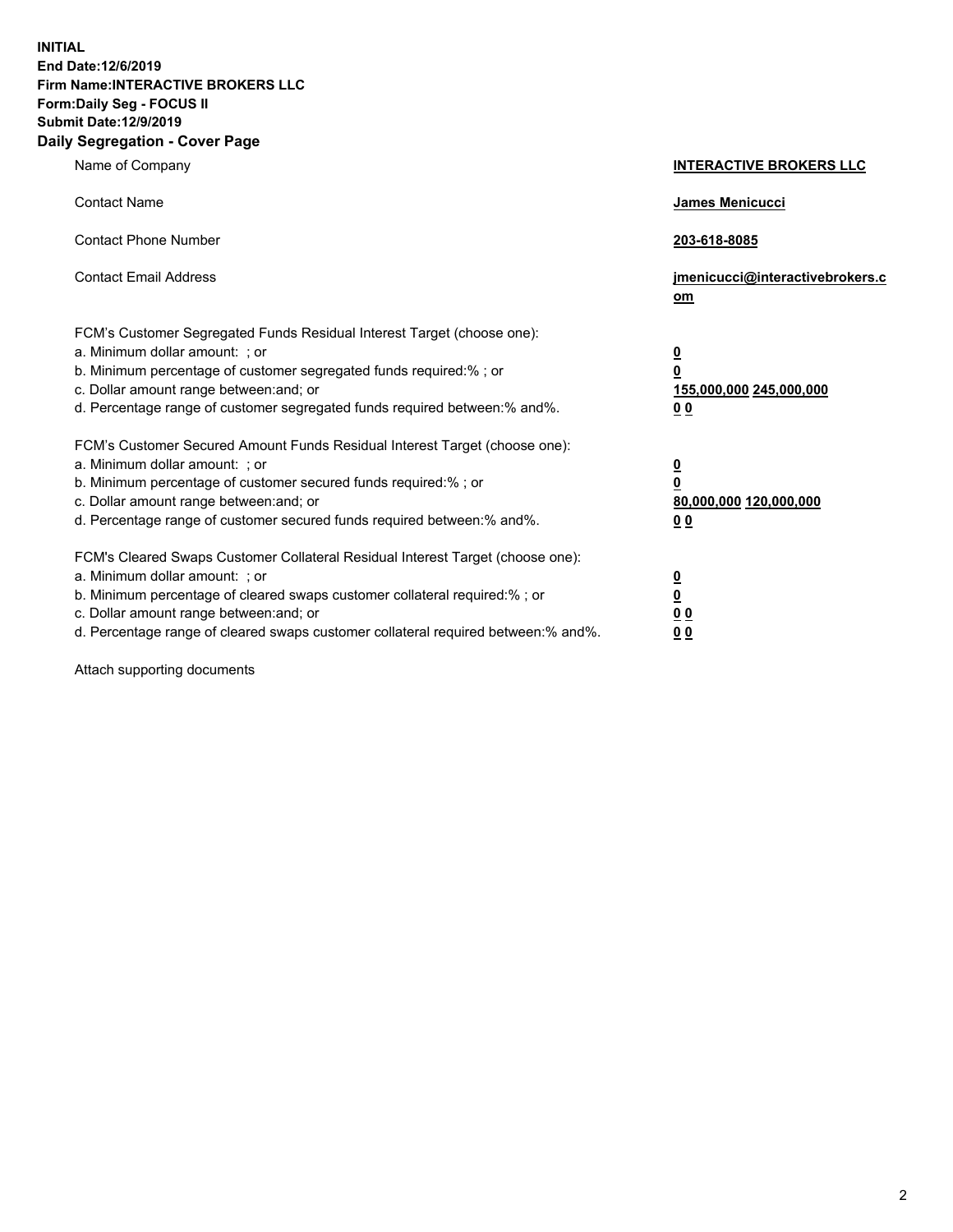## **INITIAL End Date:12/6/2019 Firm Name:INTERACTIVE BROKERS LLC Form:Daily Seg - FOCUS II Submit Date:12/9/2019 Daily Segregation - Secured Amounts**

| Foreign Futures and Foreign Options Secured Amounts                                       |                                                                                                                                                                                                                                                                                                                                                                                                                                                                                                                                                                                                                                                                                                                                                                                                                                                                                                                                                                                                                                                                                                                                                                                                                                                                                                                                                                                                                                                                                                                                                                                                                                                                                                                                            |
|-------------------------------------------------------------------------------------------|--------------------------------------------------------------------------------------------------------------------------------------------------------------------------------------------------------------------------------------------------------------------------------------------------------------------------------------------------------------------------------------------------------------------------------------------------------------------------------------------------------------------------------------------------------------------------------------------------------------------------------------------------------------------------------------------------------------------------------------------------------------------------------------------------------------------------------------------------------------------------------------------------------------------------------------------------------------------------------------------------------------------------------------------------------------------------------------------------------------------------------------------------------------------------------------------------------------------------------------------------------------------------------------------------------------------------------------------------------------------------------------------------------------------------------------------------------------------------------------------------------------------------------------------------------------------------------------------------------------------------------------------------------------------------------------------------------------------------------------------|
| Amount required to be set aside pursuant to law, rule or regulation of a foreign          | $0$ [7305]                                                                                                                                                                                                                                                                                                                                                                                                                                                                                                                                                                                                                                                                                                                                                                                                                                                                                                                                                                                                                                                                                                                                                                                                                                                                                                                                                                                                                                                                                                                                                                                                                                                                                                                                 |
| government or a rule of a self-regulatory organization authorized thereunder              |                                                                                                                                                                                                                                                                                                                                                                                                                                                                                                                                                                                                                                                                                                                                                                                                                                                                                                                                                                                                                                                                                                                                                                                                                                                                                                                                                                                                                                                                                                                                                                                                                                                                                                                                            |
| Net ledger balance - Foreign Futures and Foreign Option Trading - All Customers           |                                                                                                                                                                                                                                                                                                                                                                                                                                                                                                                                                                                                                                                                                                                                                                                                                                                                                                                                                                                                                                                                                                                                                                                                                                                                                                                                                                                                                                                                                                                                                                                                                                                                                                                                            |
| A. Cash                                                                                   | 503,156,569 [7315]                                                                                                                                                                                                                                                                                                                                                                                                                                                                                                                                                                                                                                                                                                                                                                                                                                                                                                                                                                                                                                                                                                                                                                                                                                                                                                                                                                                                                                                                                                                                                                                                                                                                                                                         |
| B. Securities (at market)                                                                 | $0$ [7317]                                                                                                                                                                                                                                                                                                                                                                                                                                                                                                                                                                                                                                                                                                                                                                                                                                                                                                                                                                                                                                                                                                                                                                                                                                                                                                                                                                                                                                                                                                                                                                                                                                                                                                                                 |
| Net unrealized profit (loss) in open futures contracts traded on a foreign board of trade | 5,739,786 [7325]                                                                                                                                                                                                                                                                                                                                                                                                                                                                                                                                                                                                                                                                                                                                                                                                                                                                                                                                                                                                                                                                                                                                                                                                                                                                                                                                                                                                                                                                                                                                                                                                                                                                                                                           |
| Exchange traded options                                                                   |                                                                                                                                                                                                                                                                                                                                                                                                                                                                                                                                                                                                                                                                                                                                                                                                                                                                                                                                                                                                                                                                                                                                                                                                                                                                                                                                                                                                                                                                                                                                                                                                                                                                                                                                            |
| a. Market value of open option contracts purchased on a foreign board of trade            | 201,003 [7335]                                                                                                                                                                                                                                                                                                                                                                                                                                                                                                                                                                                                                                                                                                                                                                                                                                                                                                                                                                                                                                                                                                                                                                                                                                                                                                                                                                                                                                                                                                                                                                                                                                                                                                                             |
| b. Market value of open contracts granted (sold) on a foreign board of trade              | -276,494 [7337]                                                                                                                                                                                                                                                                                                                                                                                                                                                                                                                                                                                                                                                                                                                                                                                                                                                                                                                                                                                                                                                                                                                                                                                                                                                                                                                                                                                                                                                                                                                                                                                                                                                                                                                            |
| Net equity (deficit) (add lines 1. 2. and 3.)                                             | 508,820,864 [7345]                                                                                                                                                                                                                                                                                                                                                                                                                                                                                                                                                                                                                                                                                                                                                                                                                                                                                                                                                                                                                                                                                                                                                                                                                                                                                                                                                                                                                                                                                                                                                                                                                                                                                                                         |
|                                                                                           | 2,977 [7351]                                                                                                                                                                                                                                                                                                                                                                                                                                                                                                                                                                                                                                                                                                                                                                                                                                                                                                                                                                                                                                                                                                                                                                                                                                                                                                                                                                                                                                                                                                                                                                                                                                                                                                                               |
| Less: amount offset by customer owned securities                                          | 0 [7352] 2,977 [7354]                                                                                                                                                                                                                                                                                                                                                                                                                                                                                                                                                                                                                                                                                                                                                                                                                                                                                                                                                                                                                                                                                                                                                                                                                                                                                                                                                                                                                                                                                                                                                                                                                                                                                                                      |
| Amount required to be set aside as the secured amount - Net Liquidating Equity            | 508,823,841 [7355]                                                                                                                                                                                                                                                                                                                                                                                                                                                                                                                                                                                                                                                                                                                                                                                                                                                                                                                                                                                                                                                                                                                                                                                                                                                                                                                                                                                                                                                                                                                                                                                                                                                                                                                         |
|                                                                                           |                                                                                                                                                                                                                                                                                                                                                                                                                                                                                                                                                                                                                                                                                                                                                                                                                                                                                                                                                                                                                                                                                                                                                                                                                                                                                                                                                                                                                                                                                                                                                                                                                                                                                                                                            |
|                                                                                           | 508,823,841 [7360]                                                                                                                                                                                                                                                                                                                                                                                                                                                                                                                                                                                                                                                                                                                                                                                                                                                                                                                                                                                                                                                                                                                                                                                                                                                                                                                                                                                                                                                                                                                                                                                                                                                                                                                         |
| 6.                                                                                        |                                                                                                                                                                                                                                                                                                                                                                                                                                                                                                                                                                                                                                                                                                                                                                                                                                                                                                                                                                                                                                                                                                                                                                                                                                                                                                                                                                                                                                                                                                                                                                                                                                                                                                                                            |
|                                                                                           |                                                                                                                                                                                                                                                                                                                                                                                                                                                                                                                                                                                                                                                                                                                                                                                                                                                                                                                                                                                                                                                                                                                                                                                                                                                                                                                                                                                                                                                                                                                                                                                                                                                                                                                                            |
|                                                                                           |                                                                                                                                                                                                                                                                                                                                                                                                                                                                                                                                                                                                                                                                                                                                                                                                                                                                                                                                                                                                                                                                                                                                                                                                                                                                                                                                                                                                                                                                                                                                                                                                                                                                                                                                            |
|                                                                                           | 46,407,106 [7500]                                                                                                                                                                                                                                                                                                                                                                                                                                                                                                                                                                                                                                                                                                                                                                                                                                                                                                                                                                                                                                                                                                                                                                                                                                                                                                                                                                                                                                                                                                                                                                                                                                                                                                                          |
|                                                                                           | 0 [7520] 46,407,106 [7530]                                                                                                                                                                                                                                                                                                                                                                                                                                                                                                                                                                                                                                                                                                                                                                                                                                                                                                                                                                                                                                                                                                                                                                                                                                                                                                                                                                                                                                                                                                                                                                                                                                                                                                                 |
|                                                                                           |                                                                                                                                                                                                                                                                                                                                                                                                                                                                                                                                                                                                                                                                                                                                                                                                                                                                                                                                                                                                                                                                                                                                                                                                                                                                                                                                                                                                                                                                                                                                                                                                                                                                                                                                            |
|                                                                                           | 493,358,812 [7540]                                                                                                                                                                                                                                                                                                                                                                                                                                                                                                                                                                                                                                                                                                                                                                                                                                                                                                                                                                                                                                                                                                                                                                                                                                                                                                                                                                                                                                                                                                                                                                                                                                                                                                                         |
|                                                                                           | 0 [7560] 493,358,812 [7570]                                                                                                                                                                                                                                                                                                                                                                                                                                                                                                                                                                                                                                                                                                                                                                                                                                                                                                                                                                                                                                                                                                                                                                                                                                                                                                                                                                                                                                                                                                                                                                                                                                                                                                                |
|                                                                                           |                                                                                                                                                                                                                                                                                                                                                                                                                                                                                                                                                                                                                                                                                                                                                                                                                                                                                                                                                                                                                                                                                                                                                                                                                                                                                                                                                                                                                                                                                                                                                                                                                                                                                                                                            |
|                                                                                           | $0$ [7580]                                                                                                                                                                                                                                                                                                                                                                                                                                                                                                                                                                                                                                                                                                                                                                                                                                                                                                                                                                                                                                                                                                                                                                                                                                                                                                                                                                                                                                                                                                                                                                                                                                                                                                                                 |
|                                                                                           | $0$ [7590]                                                                                                                                                                                                                                                                                                                                                                                                                                                                                                                                                                                                                                                                                                                                                                                                                                                                                                                                                                                                                                                                                                                                                                                                                                                                                                                                                                                                                                                                                                                                                                                                                                                                                                                                 |
|                                                                                           | $0$ [7600]                                                                                                                                                                                                                                                                                                                                                                                                                                                                                                                                                                                                                                                                                                                                                                                                                                                                                                                                                                                                                                                                                                                                                                                                                                                                                                                                                                                                                                                                                                                                                                                                                                                                                                                                 |
|                                                                                           | $0$ [7610]                                                                                                                                                                                                                                                                                                                                                                                                                                                                                                                                                                                                                                                                                                                                                                                                                                                                                                                                                                                                                                                                                                                                                                                                                                                                                                                                                                                                                                                                                                                                                                                                                                                                                                                                 |
|                                                                                           | 0 [7615] 0 [7620]                                                                                                                                                                                                                                                                                                                                                                                                                                                                                                                                                                                                                                                                                                                                                                                                                                                                                                                                                                                                                                                                                                                                                                                                                                                                                                                                                                                                                                                                                                                                                                                                                                                                                                                          |
|                                                                                           |                                                                                                                                                                                                                                                                                                                                                                                                                                                                                                                                                                                                                                                                                                                                                                                                                                                                                                                                                                                                                                                                                                                                                                                                                                                                                                                                                                                                                                                                                                                                                                                                                                                                                                                                            |
|                                                                                           | $0$ [7640]                                                                                                                                                                                                                                                                                                                                                                                                                                                                                                                                                                                                                                                                                                                                                                                                                                                                                                                                                                                                                                                                                                                                                                                                                                                                                                                                                                                                                                                                                                                                                                                                                                                                                                                                 |
|                                                                                           | $0$ [7650]                                                                                                                                                                                                                                                                                                                                                                                                                                                                                                                                                                                                                                                                                                                                                                                                                                                                                                                                                                                                                                                                                                                                                                                                                                                                                                                                                                                                                                                                                                                                                                                                                                                                                                                                 |
|                                                                                           | $0$ [7660]                                                                                                                                                                                                                                                                                                                                                                                                                                                                                                                                                                                                                                                                                                                                                                                                                                                                                                                                                                                                                                                                                                                                                                                                                                                                                                                                                                                                                                                                                                                                                                                                                                                                                                                                 |
|                                                                                           | $0$ [7670]                                                                                                                                                                                                                                                                                                                                                                                                                                                                                                                                                                                                                                                                                                                                                                                                                                                                                                                                                                                                                                                                                                                                                                                                                                                                                                                                                                                                                                                                                                                                                                                                                                                                                                                                 |
|                                                                                           | 0 [7675] 0 [7680]                                                                                                                                                                                                                                                                                                                                                                                                                                                                                                                                                                                                                                                                                                                                                                                                                                                                                                                                                                                                                                                                                                                                                                                                                                                                                                                                                                                                                                                                                                                                                                                                                                                                                                                          |
|                                                                                           |                                                                                                                                                                                                                                                                                                                                                                                                                                                                                                                                                                                                                                                                                                                                                                                                                                                                                                                                                                                                                                                                                                                                                                                                                                                                                                                                                                                                                                                                                                                                                                                                                                                                                                                                            |
|                                                                                           | 92,253,488 [7700]                                                                                                                                                                                                                                                                                                                                                                                                                                                                                                                                                                                                                                                                                                                                                                                                                                                                                                                                                                                                                                                                                                                                                                                                                                                                                                                                                                                                                                                                                                                                                                                                                                                                                                                          |
|                                                                                           | $0$ [7710]                                                                                                                                                                                                                                                                                                                                                                                                                                                                                                                                                                                                                                                                                                                                                                                                                                                                                                                                                                                                                                                                                                                                                                                                                                                                                                                                                                                                                                                                                                                                                                                                                                                                                                                                 |
|                                                                                           | 697,458 [7720]                                                                                                                                                                                                                                                                                                                                                                                                                                                                                                                                                                                                                                                                                                                                                                                                                                                                                                                                                                                                                                                                                                                                                                                                                                                                                                                                                                                                                                                                                                                                                                                                                                                                                                                             |
|                                                                                           | 201,003 [7730]                                                                                                                                                                                                                                                                                                                                                                                                                                                                                                                                                                                                                                                                                                                                                                                                                                                                                                                                                                                                                                                                                                                                                                                                                                                                                                                                                                                                                                                                                                                                                                                                                                                                                                                             |
|                                                                                           | -276,494 [7735] 92,875,455 [7740]                                                                                                                                                                                                                                                                                                                                                                                                                                                                                                                                                                                                                                                                                                                                                                                                                                                                                                                                                                                                                                                                                                                                                                                                                                                                                                                                                                                                                                                                                                                                                                                                                                                                                                          |
|                                                                                           | $0$ [7760]                                                                                                                                                                                                                                                                                                                                                                                                                                                                                                                                                                                                                                                                                                                                                                                                                                                                                                                                                                                                                                                                                                                                                                                                                                                                                                                                                                                                                                                                                                                                                                                                                                                                                                                                 |
|                                                                                           | $0$ [7765]                                                                                                                                                                                                                                                                                                                                                                                                                                                                                                                                                                                                                                                                                                                                                                                                                                                                                                                                                                                                                                                                                                                                                                                                                                                                                                                                                                                                                                                                                                                                                                                                                                                                                                                                 |
|                                                                                           | 632,641,373 [7770]                                                                                                                                                                                                                                                                                                                                                                                                                                                                                                                                                                                                                                                                                                                                                                                                                                                                                                                                                                                                                                                                                                                                                                                                                                                                                                                                                                                                                                                                                                                                                                                                                                                                                                                         |
|                                                                                           | 123,817,532 [7380]                                                                                                                                                                                                                                                                                                                                                                                                                                                                                                                                                                                                                                                                                                                                                                                                                                                                                                                                                                                                                                                                                                                                                                                                                                                                                                                                                                                                                                                                                                                                                                                                                                                                                                                         |
|                                                                                           |                                                                                                                                                                                                                                                                                                                                                                                                                                                                                                                                                                                                                                                                                                                                                                                                                                                                                                                                                                                                                                                                                                                                                                                                                                                                                                                                                                                                                                                                                                                                                                                                                                                                                                                                            |
|                                                                                           | 80,000,000 [7780]                                                                                                                                                                                                                                                                                                                                                                                                                                                                                                                                                                                                                                                                                                                                                                                                                                                                                                                                                                                                                                                                                                                                                                                                                                                                                                                                                                                                                                                                                                                                                                                                                                                                                                                          |
|                                                                                           | 43,817,532 [7785]                                                                                                                                                                                                                                                                                                                                                                                                                                                                                                                                                                                                                                                                                                                                                                                                                                                                                                                                                                                                                                                                                                                                                                                                                                                                                                                                                                                                                                                                                                                                                                                                                                                                                                                          |
|                                                                                           | Daily Segregation - Secured Amounts<br>Account liquidating to a deficit and account with a debit balances - gross amount<br>Method (add lines 4 and 5)<br>Greater of amount required to be set aside pursuant to foreign jurisdiction (above) or line<br>FUNDS DEPOSITED IN SEPARATE REGULATION 30.7 ACCOUNTS<br>Cash in banks<br>A. Banks located in the United States<br>B. Other banks qualified under Regulation 30.7<br><b>Securities</b><br>A. In safekeeping with banks located in the United States<br>B. In safekeeping with other banks qualified under Regulation 30.7<br>Equities with registered futures commission merchants<br>A. Cash<br><b>B.</b> Securities<br>C. Unrealized gain (loss) on open futures contracts<br>D. Value of long option contracts<br>E. Value of short option contracts<br>Amounts held by clearing organizations of foreign boards of trade<br>A. Cash<br><b>B.</b> Securities<br>C. Amount due to (from) clearing organization - daily variation<br>D. Value of long option contracts<br>E. Value of short option contracts<br>Amounts held by members of foreign boards of trade<br>A. Cash<br><b>B.</b> Securities<br>C. Unrealized gain (loss) on open futures contracts<br>D. Value of long option contracts<br>E. Value of short option contracts<br>Amounts with other depositories designated by a foreign board of trade<br>Segregated funds on hand<br>Total funds in separate section 30.7 accounts<br>Excess (deficiency) Set Aside for Secured Amount (subtract line 7 Secured Statement<br>Page 1 from Line 8)<br>Management Target Amount for Excess funds in separate section 30.7 accounts<br>Excess (deficiency) funds in separate 30.7 accounts over (under) Management Target |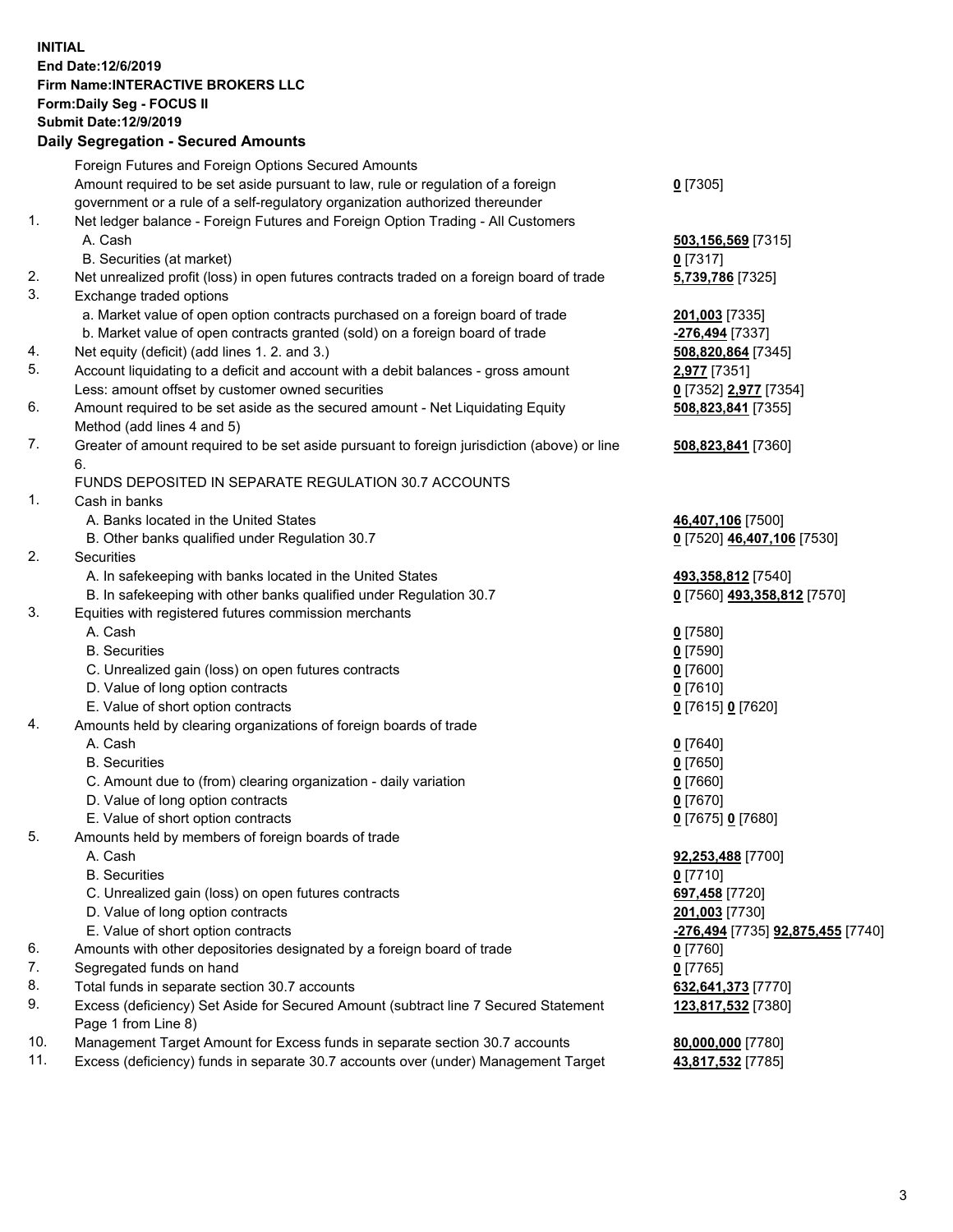**INITIAL End Date:12/6/2019 Firm Name:INTERACTIVE BROKERS LLC Form:Daily Seg - FOCUS II Submit Date:12/9/2019 Daily Segregation - Segregation Statement** SEGREGATION REQUIREMENTS(Section 4d(2) of the CEAct) 1. Net ledger balance A. Cash **4,162,480,940** [7010] B. Securities (at market) **0** [7020] 2. Net unrealized profit (loss) in open futures contracts traded on a contract market **-93,500,774** [7030] 3. Exchange traded options A. Add market value of open option contracts purchased on a contract market **163,208,613** [7032] B. Deduct market value of open option contracts granted (sold) on a contract market **-209,740,488** [7033] 4. Net equity (deficit) (add lines 1, 2 and 3) **4,022,448,291** [7040] 5. Accounts liquidating to a deficit and accounts with debit balances - gross amount **957,712** [7045] Less: amount offset by customer securities **0** [7047] **957,712** [7050] 6. Amount required to be segregated (add lines 4 and 5) **4,023,406,003** [7060] FUNDS IN SEGREGATED ACCOUNTS 7. Deposited in segregated funds bank accounts A. Cash **989,119,968** [7070] B. Securities representing investments of customers' funds (at market) **1,963,852,685** [7080] C. Securities held for particular customers or option customers in lieu of cash (at market) **0** [7090] 8. Margins on deposit with derivatives clearing organizations of contract markets A. Cash **3,101,849** [7100] B. Securities representing investments of customers' funds (at market) **1,337,147,839** [7110] C. Securities held for particular customers or option customers in lieu of cash (at market) **0** [7120] 9. Net settlement from (to) derivatives clearing organizations of contract markets **-917,840** [7130] 10. Exchange traded options A. Value of open long option contracts **163,104,621** [7132] B. Value of open short option contracts **-209,671,020** [7133] 11. Net equities with other FCMs A. Net liquidating equity **0** [7140] B. Securities representing investments of customers' funds (at market) **0** [7160] C. Securities held for particular customers or option customers in lieu of cash (at market) **0** [7170] 12. Segregated funds on hand **0** [7150] 13. Total amount in segregation (add lines 7 through 12) **4,245,738,102** [7180] 14. Excess (deficiency) funds in segregation (subtract line 6 from line 13) **222,332,099** [7190] 15. Management Target Amount for Excess funds in segregation **155,000,000** [7194] **67,332,099** [7198]

16. Excess (deficiency) funds in segregation over (under) Management Target Amount Excess